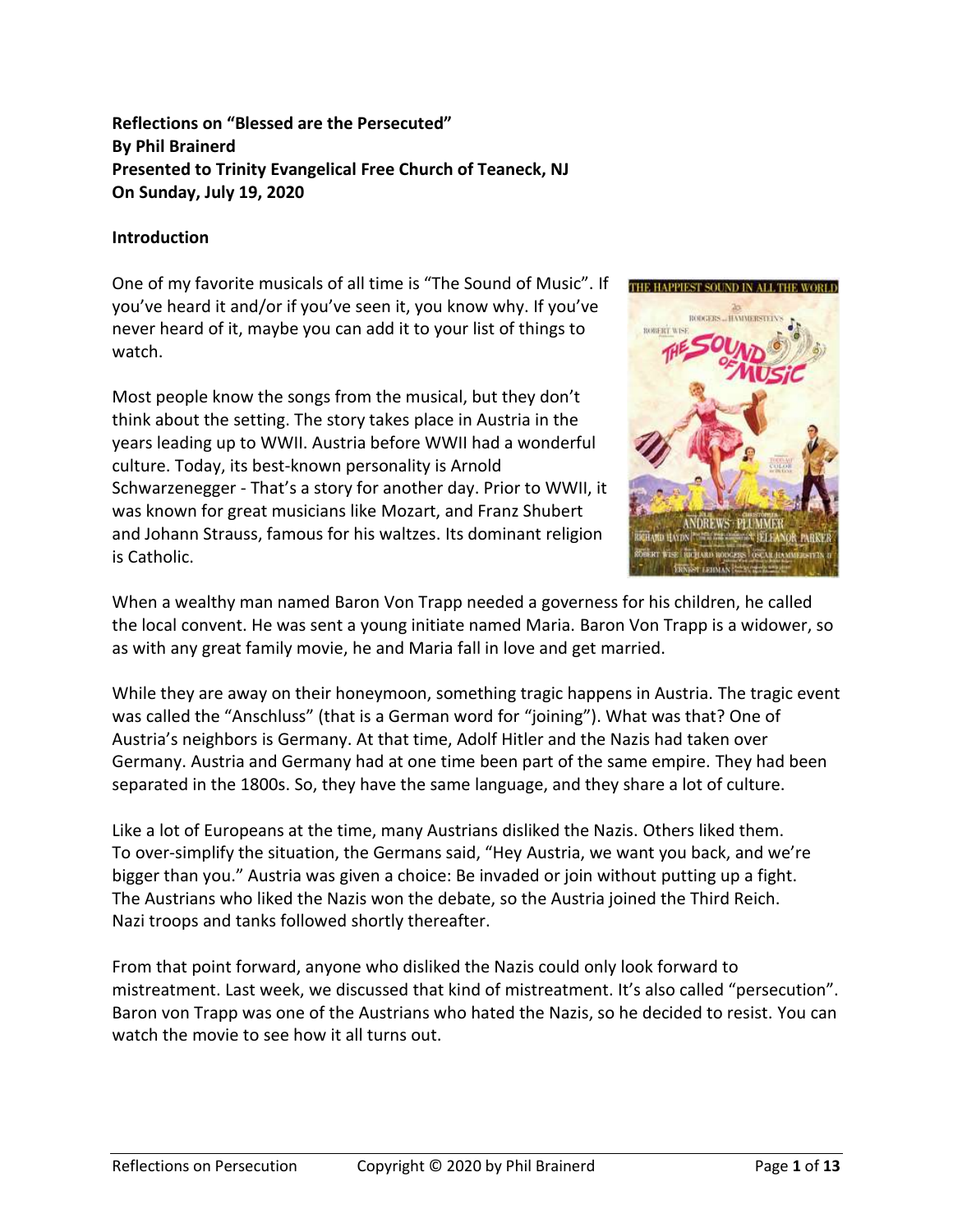

One scene though, is important for our discussion today. Baron von Trapp and his new bride Maria return from their honeymoon to find their homeland filled with Nazi flags. One has been placed on the Von Trapp home, so Baron von Trapp immediately tears it down. The youngest of the Von Trapp children was a little girl named Gretel. She takes the hand of Maria and asks this question: "Why does everybody get upset when they see the flags with the big spider?"

"The Flags with the big spider". That "spider" of course was the Nazi Swastika. Here is a sweet little innocent girl. Up until this time life has been good. She lives in a nice home (shown). She has a good family. She has all the food she wants to eat. She has nice clothes. She has toys. Her only problem until this point is that sometimes she's told to go to bed earlier than she would like.

She has no idea what it means to be at war. She has no idea what is about to happen all over the world. She doesn't understand that her



*Von Trapp Family Estate*

homeland has been taken over by evil people whose symbol was the Swastika. She certainly doesn't understand why anyone would like the evil people.

Her life is about to change. She is about to learn what it means to be at war. A part of learning about war, will be learning about persecution.

In our last session, we learned about the following statement made by Jesus:

10 Blessed are those who are persecuted because of righteousness, for theirs is the kingdom of heaven. 11 "Blessed are you when people insult you, persecute you and falsely say all kinds of evil against you because of me. 12 Rejoice and be glad, because great is your reward in heaven, for in the same way they persecuted the prophets who were before you. (Matthew 5:10-12)

### **Review**

Let's quickly review from the last session. We said that people show hostility towards others when they believe they have been injured. They may show hostility when they think they're going to be injured in some way. In other words, people think there is some kind of threat.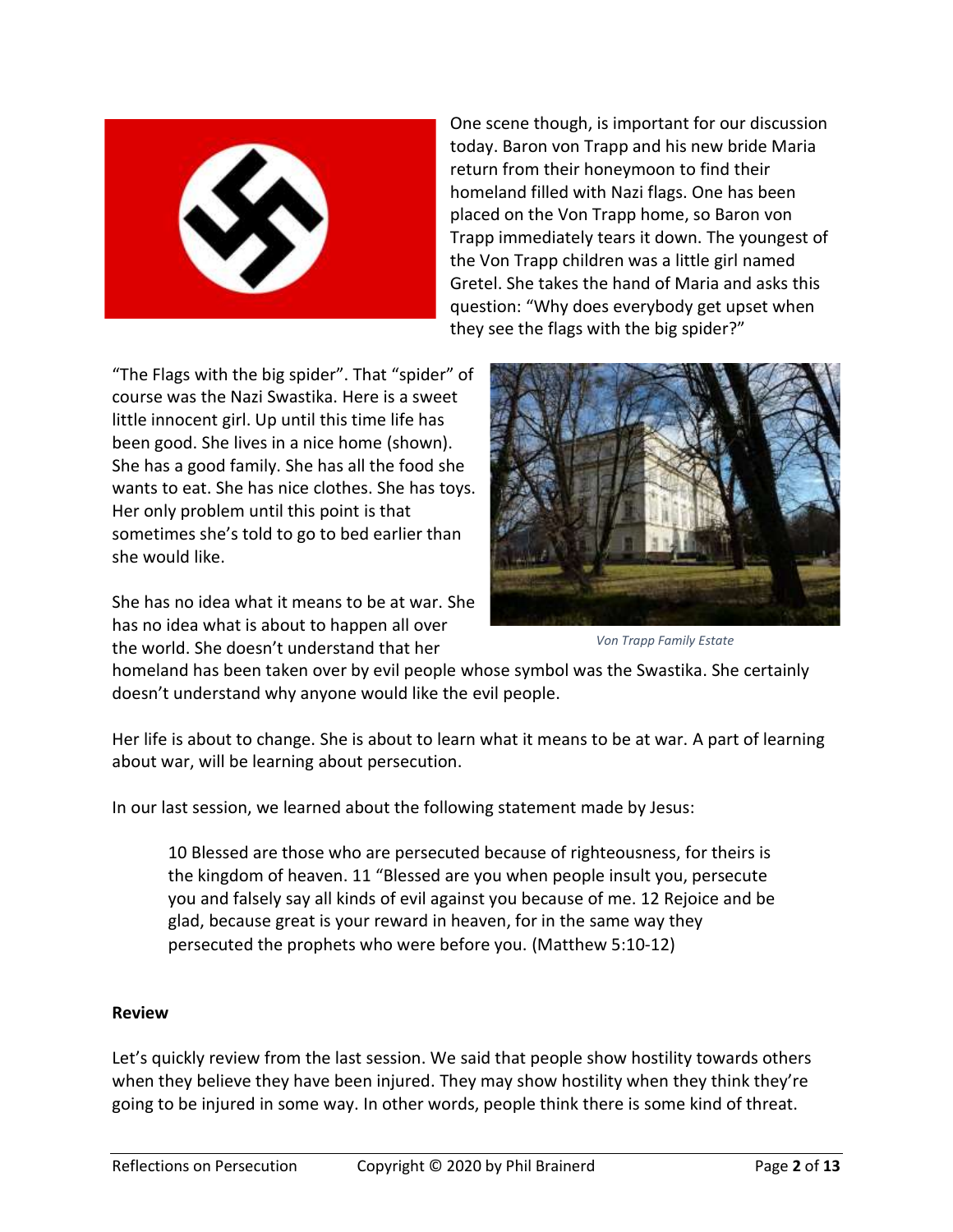We arrived at the following practical definition of persecution: Persecution is when one person shows hostility and mistreatment to another person who they wrongly believe to be a threat. - It's meant to take away the threat.

Jesus tells us that, if we follow him, we will likely at some point be persecuted. We will be persecuted because we live in a world at war against God. In the midst of that war, God offers us peace through Jesus Christ. Accepting that peace means changing sides. We in essence defect from the armies of this world that battle against God, and we join God's kingdom. When we do that, we become a threat to all the people who remain at war with God.

Why would anyone want to follow Jesus knowing that they will be persecuted? If we are persecuted, Jesus said, we will be blessed. People who are persecuted because of righteous should rejoice and be glad, because they will receive a great reward in heaven.

OK. We spent a whole session on this last week. We learned a lot. Why are we still here?

We started our discussion by focusing on a sweet little girl who lived in a world about to break out into war. Because she was young and innocent, she didn't understand.

I'd like to share a problem that I see in the Twenty-First century American church. I think we have a whole lot of people who are like that little girl. They are totally oblivious to the fact that the world is at war with God. We'll create a vocabulary word for today: A Gretel. A Gretel is a Christian who doesn't know the world is at war with God.

Why is that? That's because America was started by a group of people who were influenced on different levels by Christianity. Some of the people at the roots of America were dedicated Christians. Others at least accepted the idea of Christianity, even if they weren't dedicated. So, for hundreds of years, many people in America saw a world that looked like this (right). You're looking at a painting by Norman Rockwell. It's from a series of four paintings depicting images of freedom. In particular, the kind of freedom that many people hope to be exemplified in America. This is "Freedom from Want". It pictures a family celebrating Thanksgiving. It features an elderly couple. They have lived in relative safety and freedom their entire lives. Because of that, they're old enough to have children and grandchildren, along with other friends who join them for the Thanksgiving meal. There's plenty of food.



*Normal Rockwell "Freedom from Want"*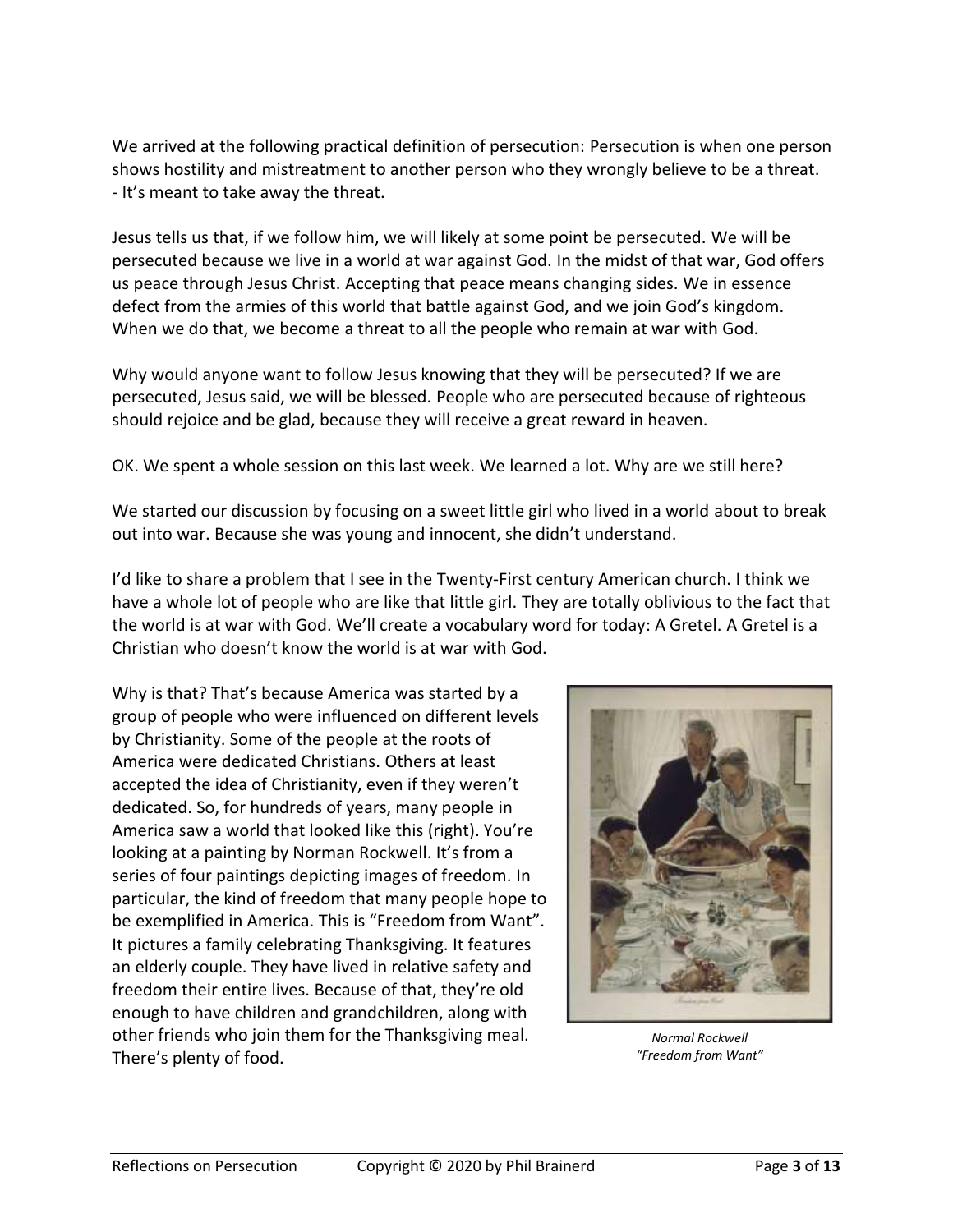If you follow the implications of this painting, you would think that everyone in America will live to a ripe old age and die peacefully in their sleep after living happy and full lives.

Now, lots of people live in the real world. We know things don't always work out this way. But this is what many in America dream about, just like Normal Rockwell. When many American Christians of the 20th century looked at the world, they saw this. There are still lots of American Christians in the  $21^{st}$  century who still see this.

Here's what God sees when he looks at the world (right): When God looks at our world, he sees a world at war. *A world at war with him.* This is a spiritual war. This spiritual war sometimes erupts into human conflicts.

My fear for the American church is that we have a lot of Gretels - People who do not know war. I'm afraid the time has come that they must learn.



Today we will expand on one area of the war. When you train for war, you have to know what a fight looks like. You have to know who your enemies are. Imagine sending soldiers out into battle with no training. They see enemy combatants moving towards them. They respond by waiving and saying, "Hey, great guns you have there."

No, you prepare soldiers for battle by telling them who their enemy is. You tell your soldiers to recognize the enemy, and how to fight.

Here is a start to understanding what battle looks like. Jesus has warned us that those who follow him will face persecution. Persecution is a kind of spiritual battle.

Let's dig deeper. We'll start by looking at the kinds of people who will do battle with us. We need to recognize them.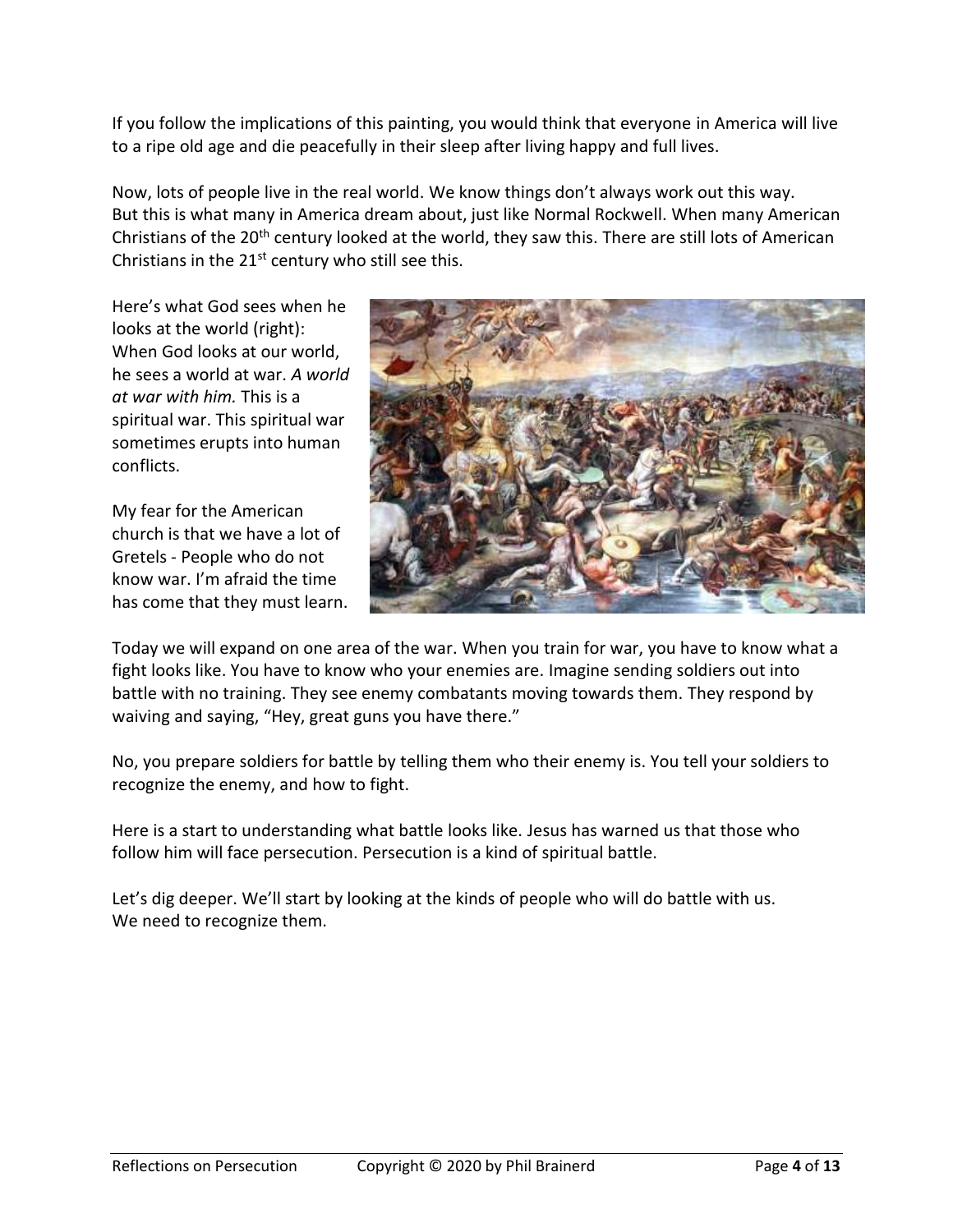## **I. The Enemy Combatants**

Recall, last week we looked at one the core of sin: Sin is what people do when they want the things of God, but they don't want God.

Then recall that when people want the things of God, but they don't want God, they have two options: 1) They can attempt to control God. 2) They can attempt to remove God.

We're going to have to use a word here. There is a word for people who don't want God in their lives. The word is "God-less". It's actually a technical word. As such, it's a correct word. So, we'll use it.

Let's start with combatant type number 1: People who attempt to control God.

### **A. Enemy Combatant Types: People who attempt to control God**

How do you control God? Well, you don't. You can never control God. However, there are things people have done over the years to attempt to control God.

In order to understand this, you need to understand what God wants for us. Among other things, God is good, and generous and giving. He wants us to be like him. Because he is good and generous and giving, guess what he does? He gives us good things. For example, God gave Adam and Eve a planet. Now understand this: God never gives good things expecting repayment. Adam and Eve could never repay God for his gift. Not in a billion years. God gives good things because he likes to give good things. If we become like him, we will give good things to him and others because we learn the joy of giving. "…God loves a cheerful giver." (II Corinthians 9:7)

In our last session, we said that sin is a terrible thing. One of the reasons it's terrible is that it corrupts our hearts. Unlike God, when we give, we very much expect something in return.

This is a bad start. It gets worse when we expect a lot from God when we give God little. This is the foundation of something called "legalism". The legalist creates all kinds of rules and laws, thinking that following those rules and laws obligates God to act in a certain way. The legalist wants to control God through rules.

The premier example of this happened one generation after the garden. In Genesis 4, we learn about Cain and Abel.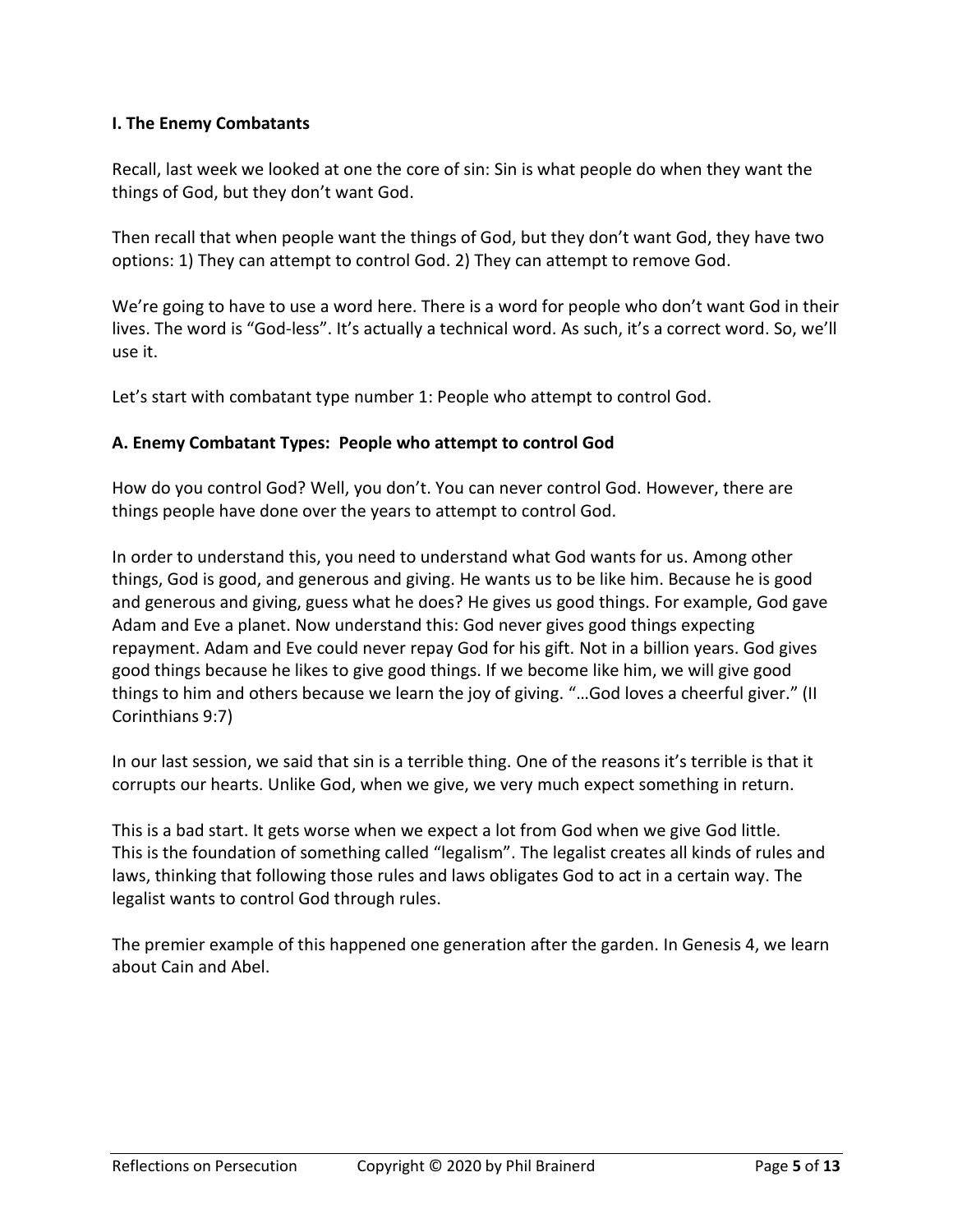Now Abel kept flocks, and Cain worked the soil. 3 In the course of time Cain brought some of the fruits of the soil as an offering to the Lord. 4 And Abel also brought an offering—fat portions from some of the firstborn of his flock. The Lord looked with favor on Abel and his offering, 5 but on Cain and his offering he did not look with favor. So Cain was very angry, and his face was downcast. (Genesis 4:2-5)

So, notice something here. This story centers around *offerings*. Both Cain and Abel brought offerings to the Lord. God was happy with Abel's offering, but not with Cain's.

Let's look at God reaction:

6 Then the Lord said to Cain, "Why are you angry? Why is your face downcast? 7 If you do what is right, will you not be accepted? But if you do not do what is right, sin is crouching at your door; it desires to have you, but you must rule over it." (v 6-7)

We don't know exactly what happened here. Some have suggested that God likely gave Cain and Abel clear indications of what they should bring. Based on the rest of Scripture, I think that's a fair suggestion. Abel obeyed God. He brought what God had indicated, so God was pleased. Because God was happy, Abel was happy. There's nothing here saying, "and God rewarded Abel". It's just "God was happy, so Abel was happy". That's how it works when people become like God. *That's what righteousness looks like.*

Cain on the other hand, essentially said, "I make the rules. I will bring whatever I please. I will bring however much or however little I choose. *And you, God will be happy with it."*

This is a bad attitude. Making up your own rules and then demanding that God be pleased is an attempt to control God. So, God was notably displeased.

Notice God's reaction: He doesn't call Cain names. He doesn't punish Cain. *God warns Cain.* God warns Cain that he has a problem of sin. Cain has a bad attitude. Cain must face his sin, otherwise it will control him.

How does Cain react?

8 Now Cain said to his brother Abel, "Let's go out to the field." While they were in the field, Cain attacked his brother Abel and killed him. (v 8)

Here's what just happened: Cain was the first legalist. He made up his own rules in an attempt to control God. Those rules were the product of a bad attitude, which came from a bad heart. God called him on it. Cain responded by allowing his sin to overcome him. Instead of facing his sin, instead of facing his bad heart, Cain looked over at someone who obeyed God. He then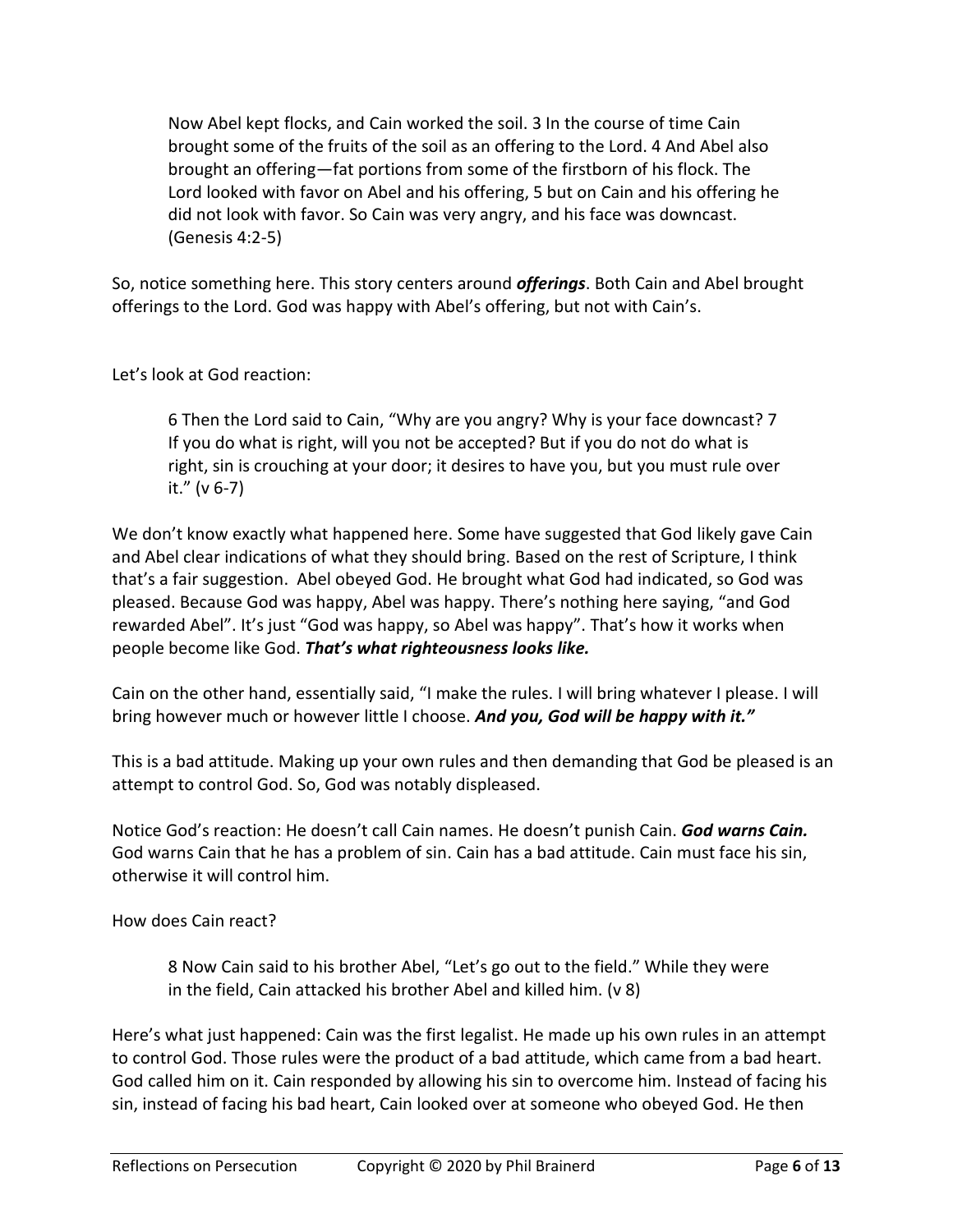committed the ultimate act of persecution: He murdered his own brother. This kind of action went on for centuries, even up until today.

Jesus later referenced this. In his day, legalism was practiced by the Pharisees.

42 "Woe to you Pharisees, because you give God a tenth of your mint, rue and all other kinds of garden herbs, but you neglect justice and the love of God. You should have practiced the latter without leaving the former undone. (Luke 11:42)

So, we have this group, the Pharisees, who, just like Cain, perverted offerings to God. Offerings are good when they're given with a good heart. However, the Pharisees used offerings to cover their evil hearts.

Luke records more words of Jesus later in that chapter:

49 Because of this, God in his wisdom said, 'I will send them prophets and apostles, some of whom they will kill and others they will persecute.' 50 Therefore this generation will be held responsible for the blood of all the prophets that has been shed since the beginning of the world, 51 from the blood of Abel to the blood of Zechariah, who was killed between the altar and the sanctuary. (Luke 11:49-51)

Jesus says that Abel was a prophet. One of many. The godless persecuted and killed many of them. When Jesus called the Pharisees on their sin, instead of looking to their own hearts, they came to view Jesus as a threat. And so, they began to persecute him.

Having learned about the first group, move on to the second at the second group of enemy combatants.

### **B. Enemy Combatant Types: People who attempt to remove God**

If you can't control God, you certainly can't remove him. However, there are people who try.

In the time of Jesus, the people who attempted to remove God were represented largely by two groups: Sadducees and Romans

## **1. The Sadducees**

The Sadducees were religious leaders in Israel. Let's call them "godless religion". That sounds like a contradiction but let me explain. The Sadducees loosely believed in God but didn't believe in anything supernatural like miracles. Because they didn't believe in the supernatural, they didn't believe in a resurrection. One of the things we believe about God is that he chooses to work in supernatural ways. Different groups disagree about how often miracles occur, but there is certainly resurrection.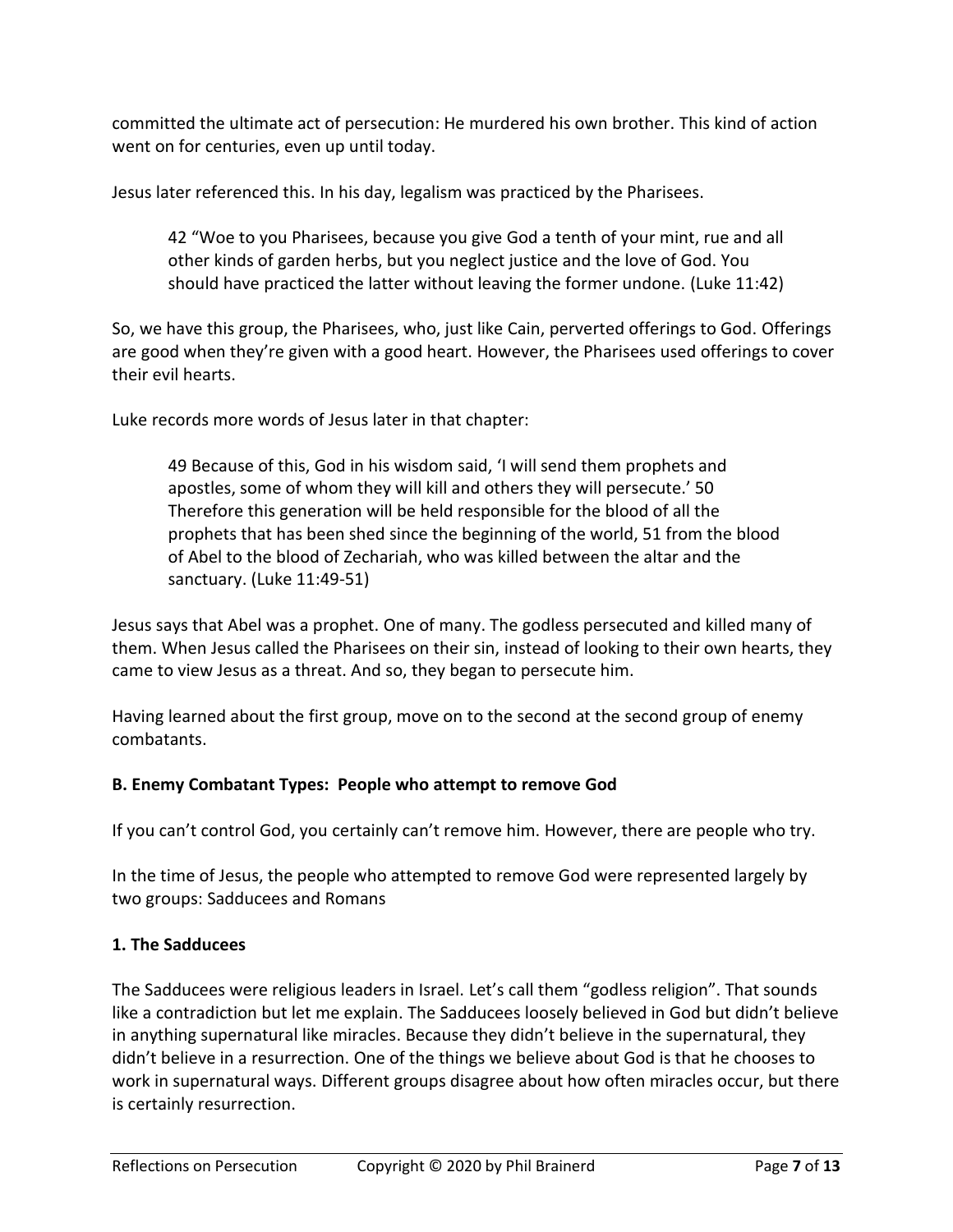If God works in supernatural ways how could anyone miss it? Paul tells us in Romans:

18 The wrath of God is being revealed from heaven against all the godlessness and wickedness of people, who suppress the truth by their wickedness, 19 since what may be known about God is plain to them, because God has made it plain to them. (Romans 1:18-19)

Paul tells us that God has made all kinds of things about himself evident even before he gives us Special Revelation like the Scripture of the Bible. To miss God, Paul tells us that godless people must suppress the knowledge of him. Well, why would they do that? *Because doing this allows them to imagine that they have removed God.*

I once knew a little boy named 'Mikey'. I visited him and his family once. His mother worked hard on dinner, and when it was time, she called out, "Mikey, dinner is ready. Come to the table." Mikey didn't feel like coming to the table. So, Mikey put his hands over his ears, shut his eyes hard, and sang a song. His mother calmly walked over and gently raised one of his eyelids with her thumb. She said, "I'm still here". Mikey got a very puzzled look on his face as if to say, "Hey – you were supposed to disappear."

Parents never go away no matter how hard children press their hands to their ears and no matter how loudly they sing. God does not go away no matter how hard you work to ignore him. However, lots of people seem to think they can suppress the knowledge of God.

As a practical matter, imagining that you can make God go away allows you to live as you wish. If you behave badly, there is no punishment, or so it seems.

What was the point of this for the Sadducees? The Sadducees ran the ancient Hebrew temple in Jerusalem. They made a business out of ripping off people who came to worship from all over the world. Imagine you were a faithful believer living far away from the Temple in a corner of the Roman empire – Some place like Rome. You decide you want to travel to Jerusalem to worship. You bring along some money, maybe a lot, so you can offer it at the temple. Because you live in Rome, you bring Roman currency. The priests in the temple would say that your money wasn't good enough. You had to exchange your currency for Temple currency. The exchange rate on a good day was 4 to 8 percent.

To make a long story short, there was no need for this. It was a money-making scheme that enriched the Sadducees. One of the most famous scenes in the Bible is Jesus driving the money changers out of the temple. You can read about it in John 2. Jesus regarded this practice as evil. It had gone on for a long time because the Sadducees believed there would be no punishment for ripping off sincere worshippers from all over the world.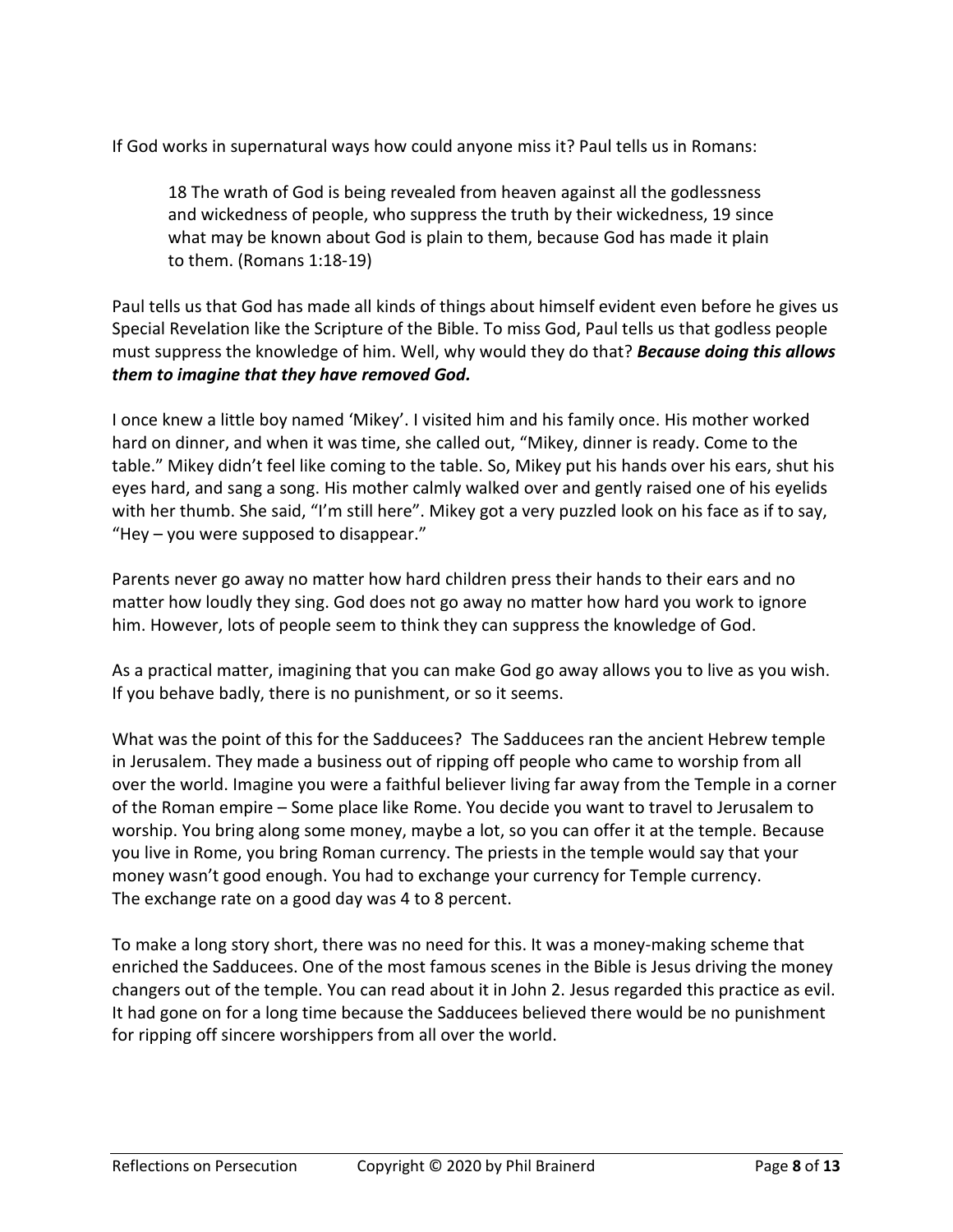From that point forward, the Sadducees joined the Pharisees in persecuting Jesus. "Godless Religion" has been a problem for followers of Jesus ever since.

# **2. The Romans**

The other group of people in Jesus' day who attempted to remove God were the Romans. There's a problem that occurs when people try to remove God. They find themselves in a mysterious and dangerous world. It's not long before such people start looking for help.

In ancient days, that meant calling upon the idols. Recall that we read what Paul had to say about people who suppress the knowledge of God. He has more to say. Let's read on in Romans:

20 For since the creation of the world God's invisible qualities—his eternal power and divine nature—have been clearly seen, being understood from what has been made, so that people are without excuse. 21 For although they knew God, they neither glorified him as God nor gave thanks to him, but their thinking became futile and their foolish hearts were darkened. 22 Although they claimed to be wise, they became fools 23 and exchanged the glory of the immortal God for images made to look like a mortal human being and birds and animals and reptiles. (Romans 1:20-23)

When people attempt to remove God, they wind up creating idols. This is called "Pagan Religion". Pagan religion creates false gods. They might look like creatures that surround the socalled worshippers. Animals like cats and dogs and birds, etc. Or the false gods may look like people.

Most of the history of the ancient followers of God involved combatting the followers of idols. In the day of Jesus, the Romans were the face of pagan religion.

The Romans oppressed all the Jewish people. They often joined in persecuting Christians. We're told in Luke 23 that on the day that Jesus was put on trial, Pontius Pilate, the Roman governor of Judea and Herod, Tetrarch in the region, became friends. Previously they had been enemies.

The Pharisees, the group who worked to control God, and the Sadducees, the group who attempted to remove God, also came together to plot against Jesus.

All forms of false religion in the days of Jesus came together to bring him down. The Pharisees, and Sadducees, and the Romans all joined to crucify Jesus.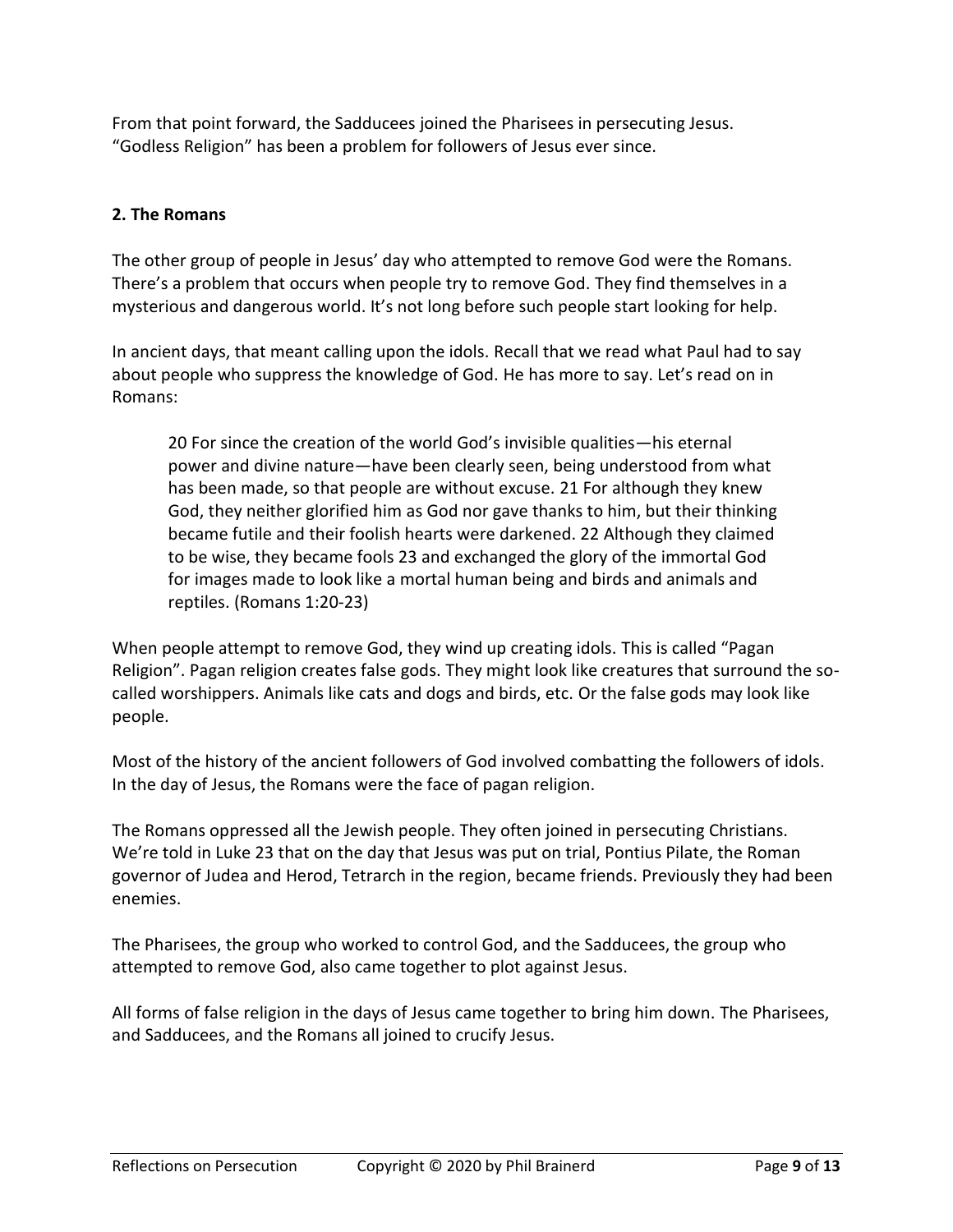So, these were the combatants who came together in the days of Jesus to persecute Jesus and his followers.

## **II. Enemy Combatants Today**

We don't have time to cover persecution since the time of Jesus prior to the 20<sup>th</sup> century. So, we'll ask: What does this battle look like today?

Recall we have people who want to control God. We've learned that those people often do so through religious structures as the Pharisees did. Then, we have people who want to remove God. I will give some opinions.

### **Islam**

Today, the group that best represents those who want to control God would be the Muslims. Islam is a religion of rules and regulations. You eat a certain way. You pray a certain way. I will mention the standard caveat: Many Muslims today don't wish ill to others. For that group, the problem is that they don't know Jesus. Because they don't know Jesus, they are in danger of eternal Judgement. Like everyone else, they need to learn about the peace that God offers through Jesus Christ.

However, there are many Muslims who clearly wish evil to others. We'll start with just the 20<sup>th</sup> century. On July 18th, 2020, the Wall Street Journal published the article, "When Turkey Destroyed Its Christians". The article starts with this line: "Between 1894 and 1924, the number of Christians in Asia Minor fell from some 3-4 million to just tens of thousands…" It then reports, "The bloodshed was importantly fueled throughout by religious animus. Muslim Turks—aided by fellow Muslims, including Kurds, Circassians, Chechens and Arabs—murdered about two million Christians."

Who was responsible? The article says people were killed by "Turkish government, army, police and populace." The whole Muslim population participated on some level in the extermination of Christians.

The article notes that unlike Germany, which took responsibility for the deaths that took place under Nazi rule, the Turks have never been called to account.

All over the world, Christians are persecuted by Muslims. Later major persecutions included Idi Amin of Uganda in the 1970s, who murdered some 500,000 Christians.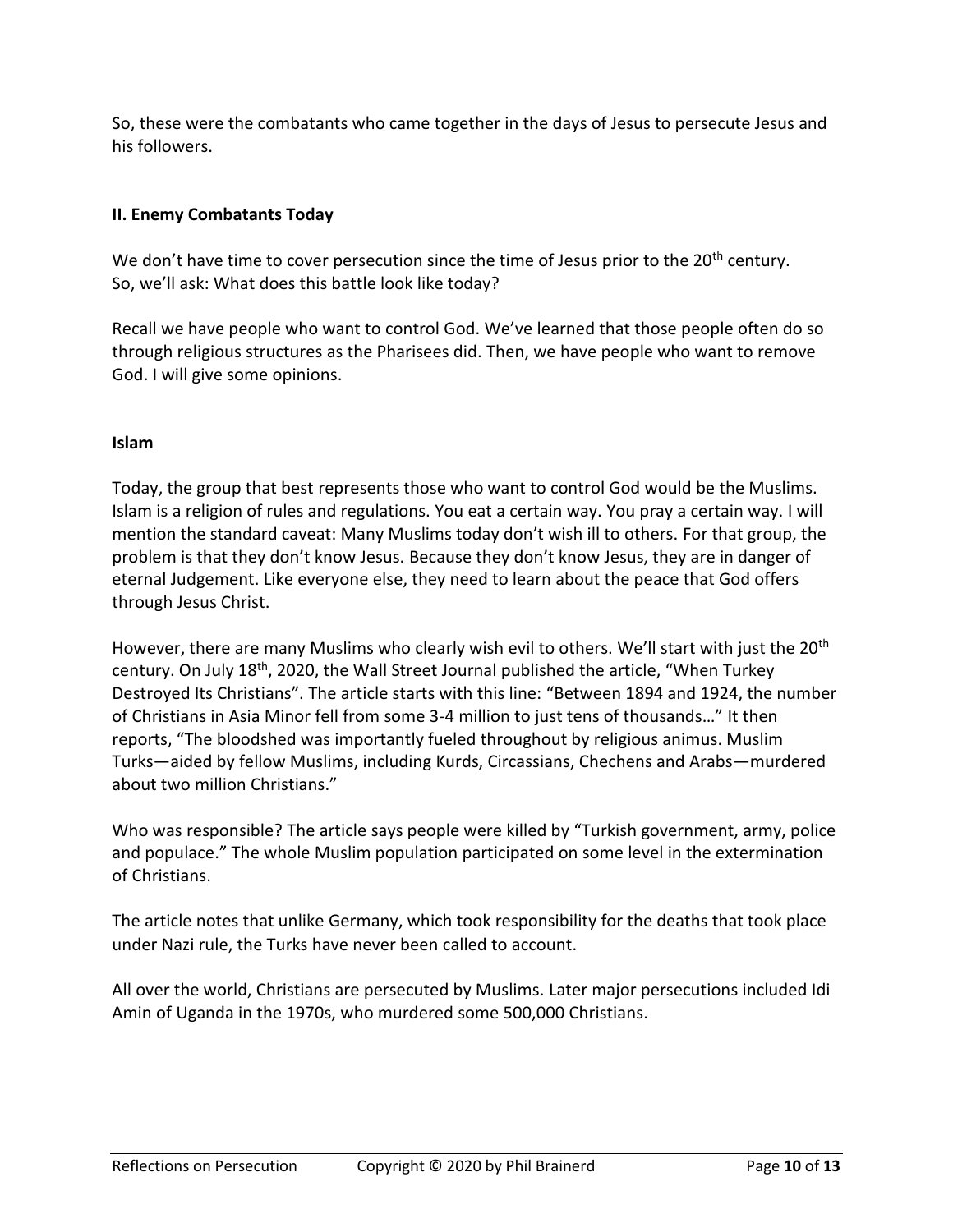### **Communism**

The next group would be people who attempt to remove God. They are best represented by socialists and communists. The founder of Communism, Karl Marx, had a powerful dislike for the concept of religion. The famous quote attributed to him is, "Religion is the opiate of the people." Communists have been responsible for the deaths of millions of people around the world.

Scholars disagree on the numbers, but it's not unusual to see figures as high as 100 million people killed by communists in the 20<sup>th</sup> century. Not all those people were believers, but many were.

This is one of the reasons that American Christians get so nervous when political candidates announce that they're socialists. Socialism has at its core a hatred for any religion. I have heard more than one person ask, "Why is it that you Christians are so bothered by socialism?" "Don't socialists just want to help the poor?" My reply: "What part of 100 million dead people is so hard to understand?"

Deaths are the worst part, but rampant persecution from communists exists to this day. The organization "Open Doors" charts persecution around the world. Their web site features an article from September 2019 charting the increase in persecution of Christians in China. It says there are 97 million Christians in China. For years, pastors were imprisoned in freezing jails and work camps. Believers had to meet secretly in homes. Then, over the last 20 years or so, it looked like the communist government was going to relent. For a while, it looked like they might be recognized by the government as legitimate. However, in 2019 the Chinese government began to crack down on churches.

Sadly, the persecution, including the violent persecution of Christians happens all over the world. And sadly, that wonderful picture by Normal Rockwell that so many Americans held to in the past is no promise for the future. I'm afraid I can't promise that persecution won't happen here. In fact, there are frightening signs that it's beginning. Because of time restraints, I have to stop here in describing the groups who persecute Christians today.

### **III. Our response**

What is our response to all this? Our response is to remember some important things.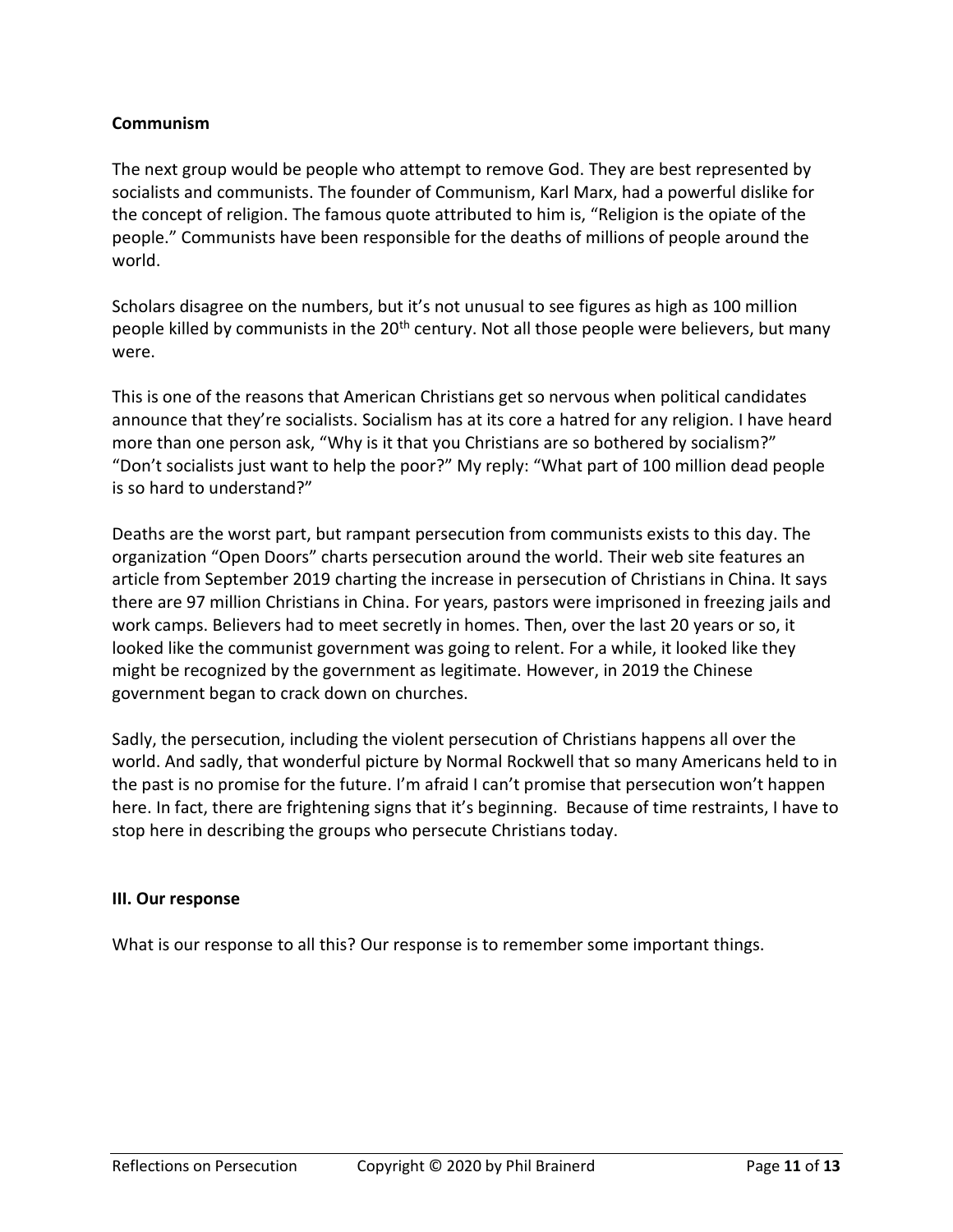1) Remember that when we are hurt, we forgive.

33 When they came to the place called the Skull, they crucified him there, along with the criminals—one on his right, the other on his left. 34 Jesus said, "Father, forgive them, for they do not know what they are doing." (Luke 23:33-34)

There is no greater example of persecution than our Lord. He didn't respond by calling the whole world to revolt and take revenge. He forgave.

2) Remember that we have a job to do.

14 But even if you should suffer for what is right, you are blessed. "Do not fear their threats; do not be frightened." 15 But in your hearts revere Christ as Lord. Always be prepared to give an answer to everyone who asks you to give the reason for the hope that you have. But do this with gentleness and respect, 16 keeping a clear conscience, so that those who speak maliciously against your good behavior in Christ may be ashamed of their slander. (I Peter 3:14-16)

We are here on earth to represent our Lord Jesus Christ. We tell people about him. We answer their questions. We are told to do so with "gentleness and respect". We live our lives the way that we believe our Lord would have us so that we can have a clear conscience.

3) Remember that we have each other.

1 Therefore if you have any encouragement from being united with Christ, if any comfort from his love, if any common sharing in the Spirit, if any tenderness and compassion, 2 then make my joy complete by being like-minded, having the same love, being one in spirit and of one mind. (Philippians 2:1-2)

We need to work together in love. We need to encourage each other. We need to help each other. We must avoid allowing ourselves to be torn apart. Paul tells us to do everything we can be of "one mind."

4) Finally, remember that Jesus rewards those who are faithful to him.

10 Blessed are those who are persecuted because of righteousness, for theirs is the kingdom of heaven. 11 "Blessed are you when people insult you, persecute you and falsely say all kinds of evil against you because of me. 12 Rejoice and be glad, because great is your reward in heaven, for in the same way they persecuted the prophets who were before you. (Matthew 5:10-12)